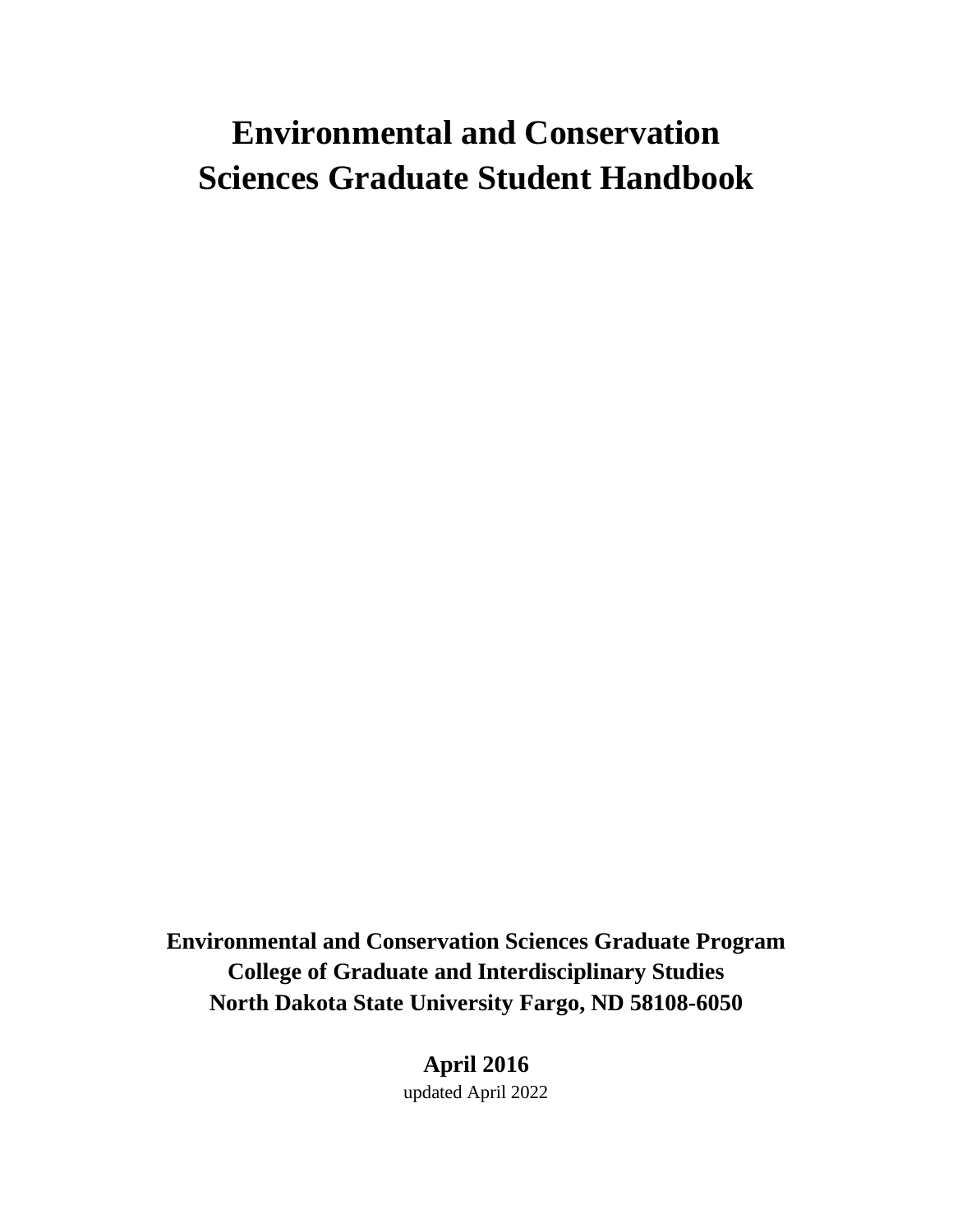# **TABLE OF CONTENTS**

| <b>OVERVIEW</b>                                |
|------------------------------------------------|
| <b>Mission and Values</b>                      |
| <b>Participating Colleges and Departments</b>  |
| Degrees and Study Tracks                       |
|                                                |
| Admission and Funding/Assistantships           |
| <b>Major Advisor and Supervisory Committee</b> |
| <b>Student Defense/Committee Meetings</b>      |
| <b>Program Structure and Administration</b>    |
| <b>Curriculum and Degree Requirements</b>      |
| <b>Research Integrity</b>                      |
| Seminar Requirements                           |
|                                                |
| Website                                        |
| <b>Professional Development</b>                |
| <b>Travel Support</b>                          |
| <b>Graduate Student Association</b>            |
| <b>Student Ambassadors</b>                     |
| <b>CONTACT INFORMATION</b>                     |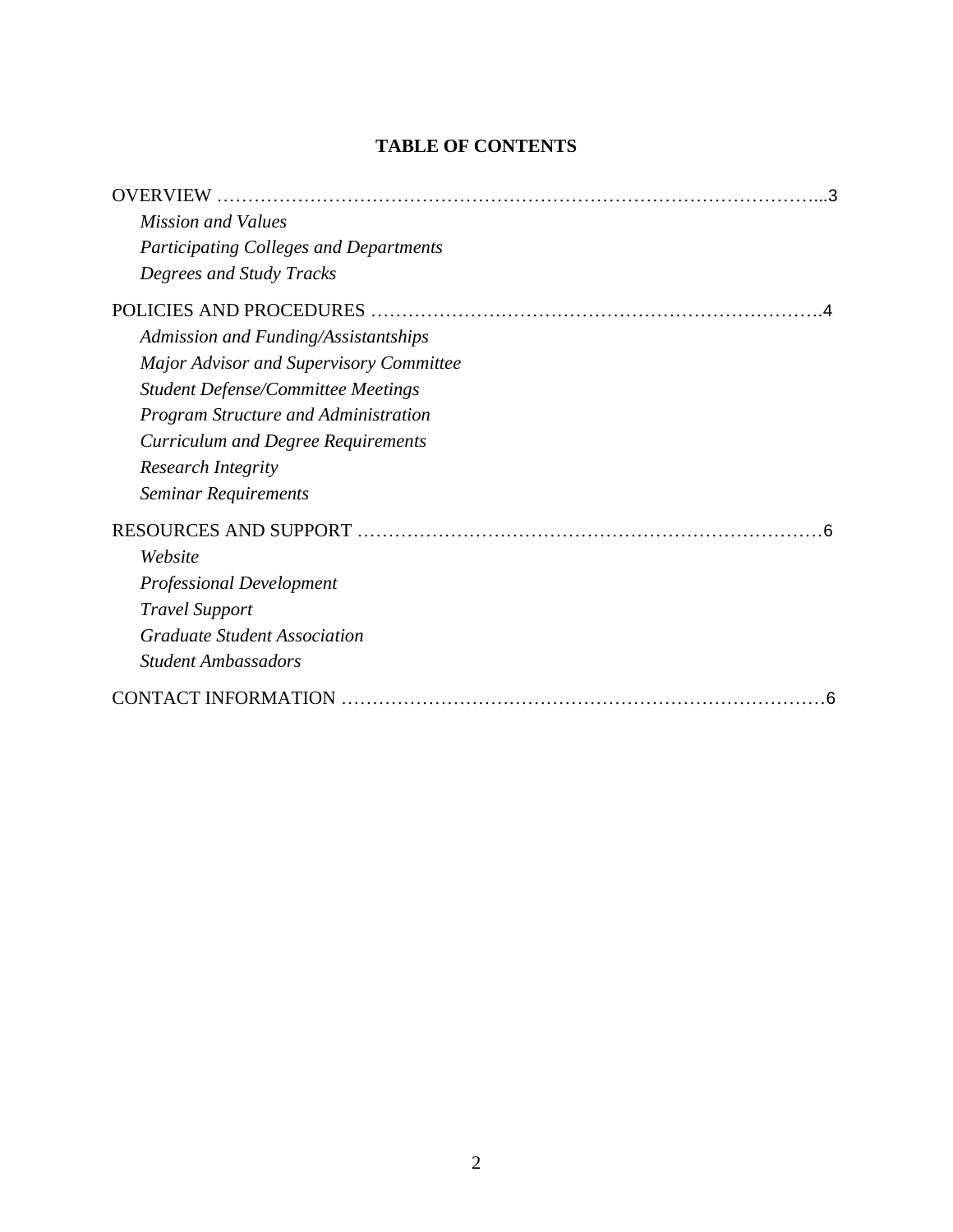#### <span id="page-2-0"></span>**OVERVIEW**

#### <span id="page-2-1"></span>*Mission and Values*

The mission of the Environmental and Conservation Sciences (ECS) graduate program, North Dakota State University (NDSU) is to produce high quality graduates through an inclusive, respectful, caring and nurturing environment, and interdisciplinary research. The program serves as a platform for faculty from different disciplines to collaborate on research and education broadly on environmental and conservation issues. Research conducted in the program frequently involves environmental and conservation problems in the State of North Dakota which is aligned with NDSU as a land grant university. The program rests on an integrative curriculum and a multidisciplinary team approach. The program emphasizes the common ground shared by all sciences, and seeks to bridge methodological and philosophical boundaries that might hinder interdisciplinary communication and cooperation.

ECS strives to promote an equitable, diverse, and inclusive environment.

#### <span id="page-2-2"></span>*Participating Colleges and Departments*

The ECS program was established in 2003-2004 and is participated by 4 colleges and their departments.

- 1. College of Agriculture, Food Systems, and Natural Resources: Agribusiness and Applied Economics, Veterinary and Microbiological Sciences
- 2. College of Arts, Humanities, and Social Sciences
- 3. College of Engineering: Agricultural and Biosystems Engineering, Civil and Environmental Engineering
- 4. College of Science and Mathematics: Biological Sciences, Geosciences

#### <span id="page-2-3"></span>*Degrees and Study Tracks*

ECS M.S. and Ph.D. programs follow one of three tracks:

- 1. Environmental Science: This track focuses on abiotic issues to better predict anthropogenic environmental impacts (e.g., climate change, hazardous waste, water, air, and land pollution)
- 2. Conservation Biology: This track focuses on biotic issues while considering the human element in its approach to resource issues (e.g., biodiversity, landscape ecology, sustainable development, conflict resolution)
- 3. Environmental Social Sciences: This track focuses on interactions and relationships between humans and the natural environment (e.g., environmental policy, economics, history, and sociology, sustainable development)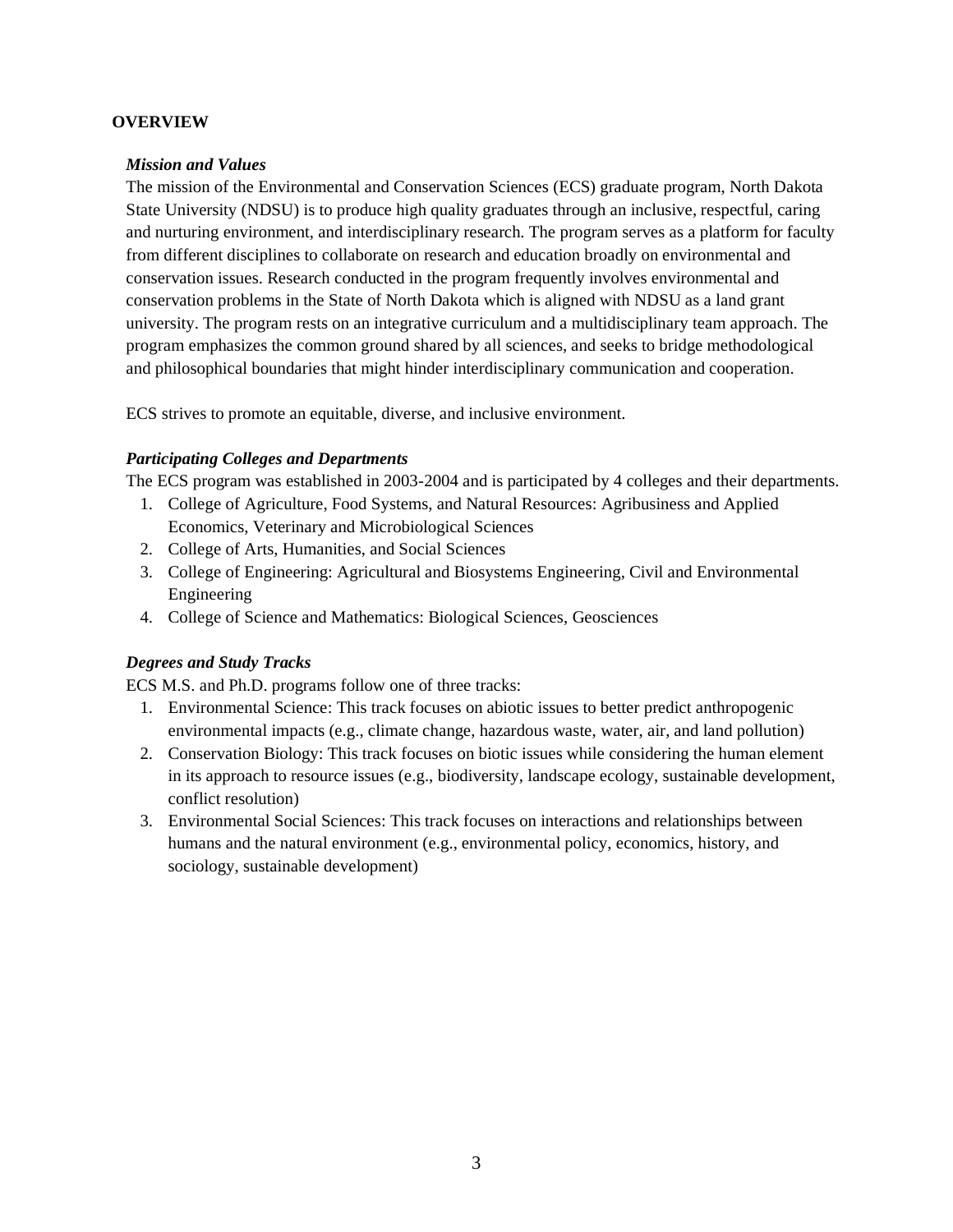#### <span id="page-3-0"></span>**POLICIES AND PROCEDURES**

# <span id="page-3-1"></span>*Admission and Funding/Assistantships*

To be admitted to the Environmental and Conservation Sciences program the applicant must meet the following:

- 1. Meet the Graduate School requirements of holding a bachelor's degree from an accredited institution and have earned a cumulative grade point average of at least 3.0 or equivalent
- 2. Be admitted into an ECS faculty member's lab who will make arrangements for stipend and research funding. Thus, applicants should only contact faculty members who share their research interests. Search our faculty research interests here. (Note: Faculty may consider admitting students who apply through sponsored programs such as the Fulbright Program or the US-Pakistan Knowledge Corridor Ph.D. Scholarship Program. Students who are funded through such programs should indicate their sponsored affiliation when communicating with ECS faculty members.)
- 3. Have adequate preparation in the desired area of study and the potential to undertake advanced study and research as evidenced by academic performance and experience.

Official transcripts of all previous undergraduate and graduate records will be evaluated by the Graduate School before the application is complete including three reference letters. Personal reference report forms are included in the online application process.

Domestic and permanent resident applicants need to apply at least one month prior to the desired starting fall or spring semester. The application deadline for international applicants is May 1st for fall and August 1st for spring, per the Graduate School.

# <span id="page-3-2"></span>*Major Advisor and Supervisory Committee*

Based on the admission policies above, the student will have a major/academic advisor upon entering the program. By the end of the second semester, the student and academic advisor will arrange for the appointment of a Graduate Supervisory Committee.

For M.S. students, the Graduate Supervisory Committee will consist of at least three members of the NDSU graduate faculty and will include the student's adviser, an ECS faculty member and an ECS affiliated faculty from outside the student's home college. who is designated as an appointee of the Graduate School. The plan of study will be prepared by the student, in consultation with the major adviser, by the end of the first year in residence.

For Ph.D. students, the Graduate Supervisory Committee will consist of at least four members of the NDSU graduate faculty. The committee must include the student's adviser and three additional ECS affiliated faculty members. One of these three committee member must be from outside the student's home college, and this person also is designated as an appointee of the Graduate School.

# *ECS Policy on Student Defense/Committee Meetings*

Students will present their research proposal and plan of study to their committee for approval during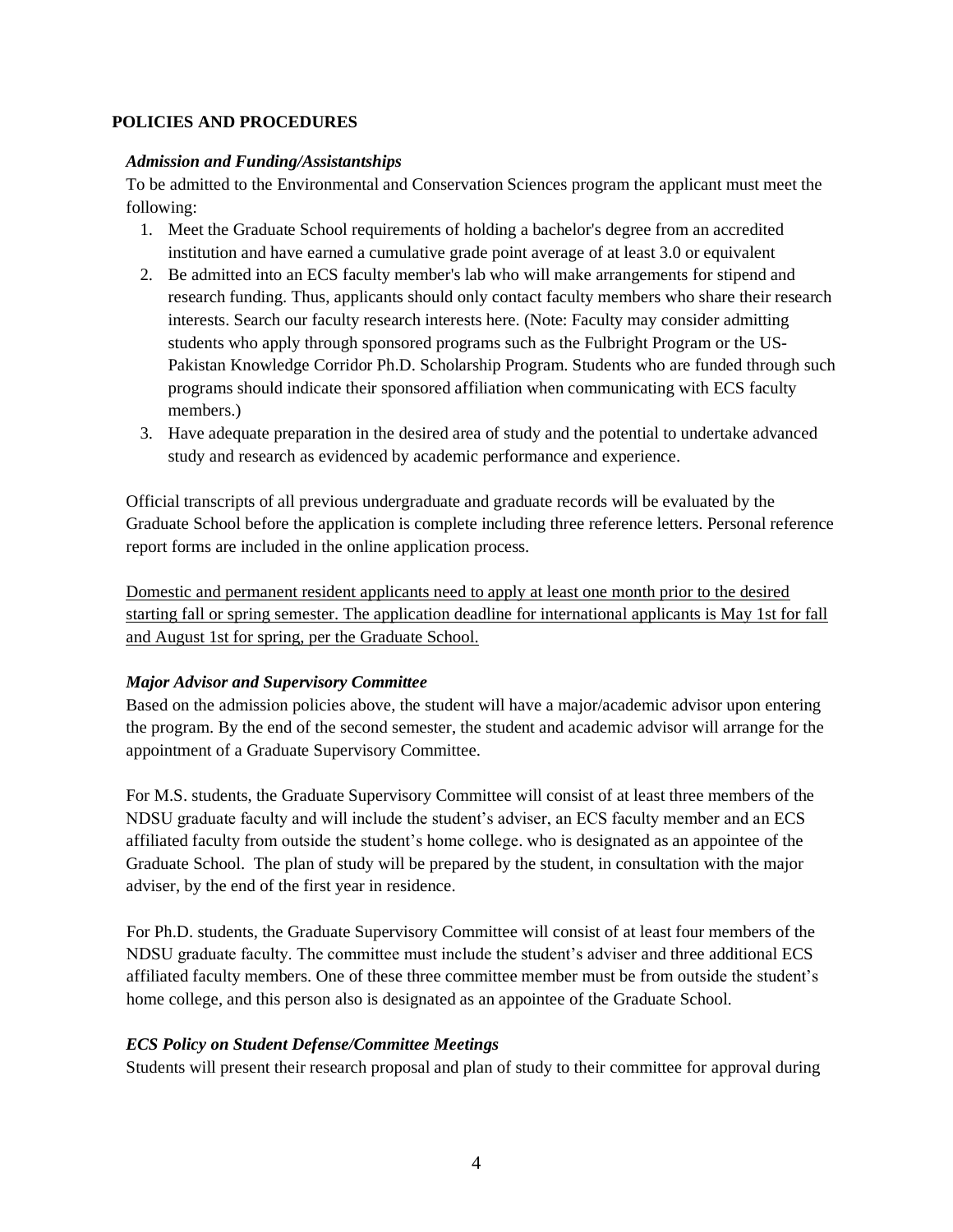the first year of their program for M.S. students and within the first two years for Ph.D. students. The proposal will be circulated to committee members **at least two weeks prior to the committee meeting**, and only after the student's advisor has provided his/her approval. Students should ask each committee member if s/he prefers a hard copy or a pdf of the proposal. Similarly, the dissertation/thesis will be shared with committee members at least two weeks prior to the committee meeting, and only after the student's advisor has provided his/her approval. This requirement recognizes that faculty members in other departments may need additional time to review the dissertation. Committee meetings including defenses will be scheduled during the academic year (August 16 – May 15), as many ECS affiliated faculty are on 9 month appointments.

# <span id="page-4-0"></span>*Program Structure and Administration*

The ECS program is administered by the ECS Program Director and Steering Committee. The Steering Committee is composed of faculty members from participating colleges and a student member associated with the ECS Graduate Student Association. The ECS Program Director presides over ECS Steering Committee meetings. The office of the Program Director serves as the home office of the program.

The ECS program is not a department and therefore does not have permanent faculty and facilities. The admitted student is a student in the ECS program but is housed in the home department of his/her/their major advisor.

#### <span id="page-4-1"></span>*Curriculum and Degree Requirements*

The curriculum and specific degree requirements can be found here [https://www.ndsu.edu/fileadmin/ecs/Files/20\\_Curriculum.pdf.](https://www.ndsu.edu/fileadmin/ecs/Files/20_Curriculum.pdf)

Core program requirements include:

- Plan of study
- Graduate supervisory committee
- 20-25 minute Greenbag proposal presentation
- Weekly Greenbag seminar attendance
- Research relevant track and crossdisciplinary courses
- UNIV 720 Scientific Integrity (1 credit)
- ECS 790 ECS Seminar (1 credit)
- 45-50 minute Greenbag thesis/dissertation presentation
- Comprehensive examinations (doctoral students only)
- Written thesis/dissertation and oral defense (see Graduate School for details)
- 3 minute dissertation video (doctoral students only, see Graduate School for details)

# <span id="page-4-2"></span>*Research Integrity*

ECS students are expected to be in compliance with NDSU Policy 348 on responsible conduct of research [\(https://www.ndsu.edu/fileadmin/policy/348.pdf\)](https://www.ndsu.edu/fileadmin/policy/348.pdf). The ECS curriculum requires completion of a scientific integrity/ethics for both M.S. and Ph.D. students. This course is typically offered as UNIV 720 Scientific Integrity, but may be substituted with BIOL 790 Responsible Conduct for Research. The students are strongly encouraged to take the course in the first or second semester of their study. In addition, several events and resources on campus related to responsible conduct of research, such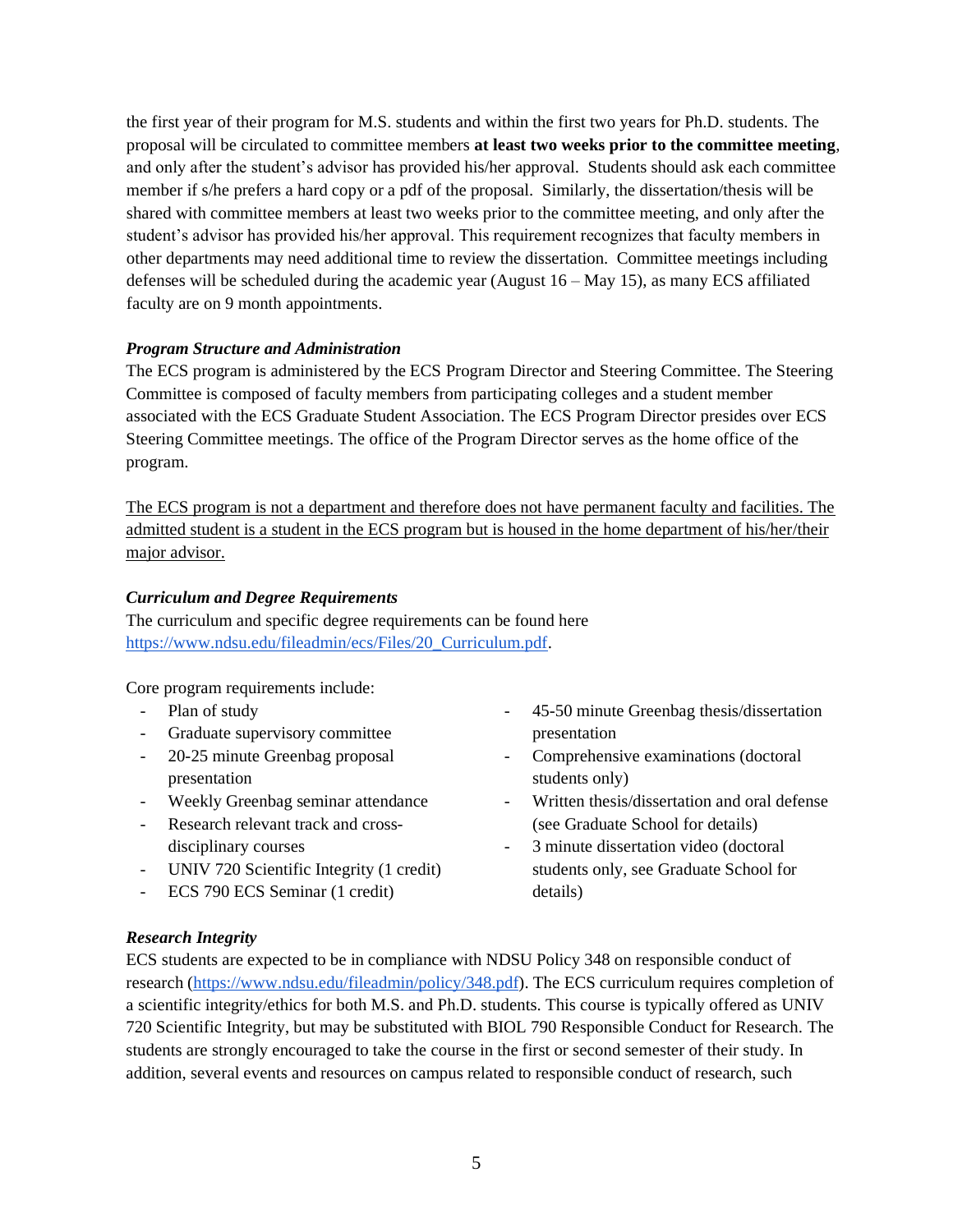trainings/workshops organized by the Office of Research Creative Activities, and Blackboard System are available

# <span id="page-5-0"></span>*Seminar Requirements*

All ECS students are required to attend a weekly Green Bag Seminar series organized by the program, and to give two seminar presentations. The first presentation is a short presentation (20 to 25 minutes) and is given at an initial stage of thesis/dissertation research, preferably in the first year for M.S. students and the second year for Ph.D. students. The second presentation is a full presentation (40 to 45 minutes) and is given at the last stage of thesis/dissertation research, normally in the semester that the student plans to graduate. In addition to the Green Bag Seminar series, ECS students are required to attend seminars in their home departments.

There is no course credit associated with the first presentation. The student must register for 1 credit of ECS 790 Graduate Seminar for the semester that the full presentation is given.

# <span id="page-5-1"></span>**RESOURCES AND SUPPORT**

# <span id="page-5-2"></span>*Website*

The program website is available a[t https://www.ndsu.edu/ecs/.](https://www.ndsu.edu/ecs/) It contains general and specific information about the program as well as events, news, and social media. The website also lists current faculty in the program.

# <span id="page-5-3"></span>*Professional Development*

ECS usually sponsors one professional development workshop per academic year for the students and a career/job search panel. The topic of the workshop is proposed by the students and decided based on benefits and impact to the students at large.

# <span id="page-5-4"></span>*Travel Support*

The program has limited funding to partially support the students to conferences and technical meetings. To request this support, the students should write a request letter/e-mail to the Program Director and provide the following information:

- Conference name, location, and date(s)
- Abstract acceptance letter/e-mail from the organization
- Estimated budget (Registration, transportation, and accommodation expenses)
- Other potential sources of support and amount

#### <span id="page-5-5"></span>*Graduate Student Association*

The ECS Graduate Student Association (ECSGSA) is a student organization associated with the program. ECSGSA hosts several social, fundraising, volunteer, and technical events. It is an active organization and represents ECS students in different events and activities. The annual membership fee for the organization is \$5, which provides the ECSGSA the ability to sponsor events for students. More information on the ECSGSA can be found on the program website.